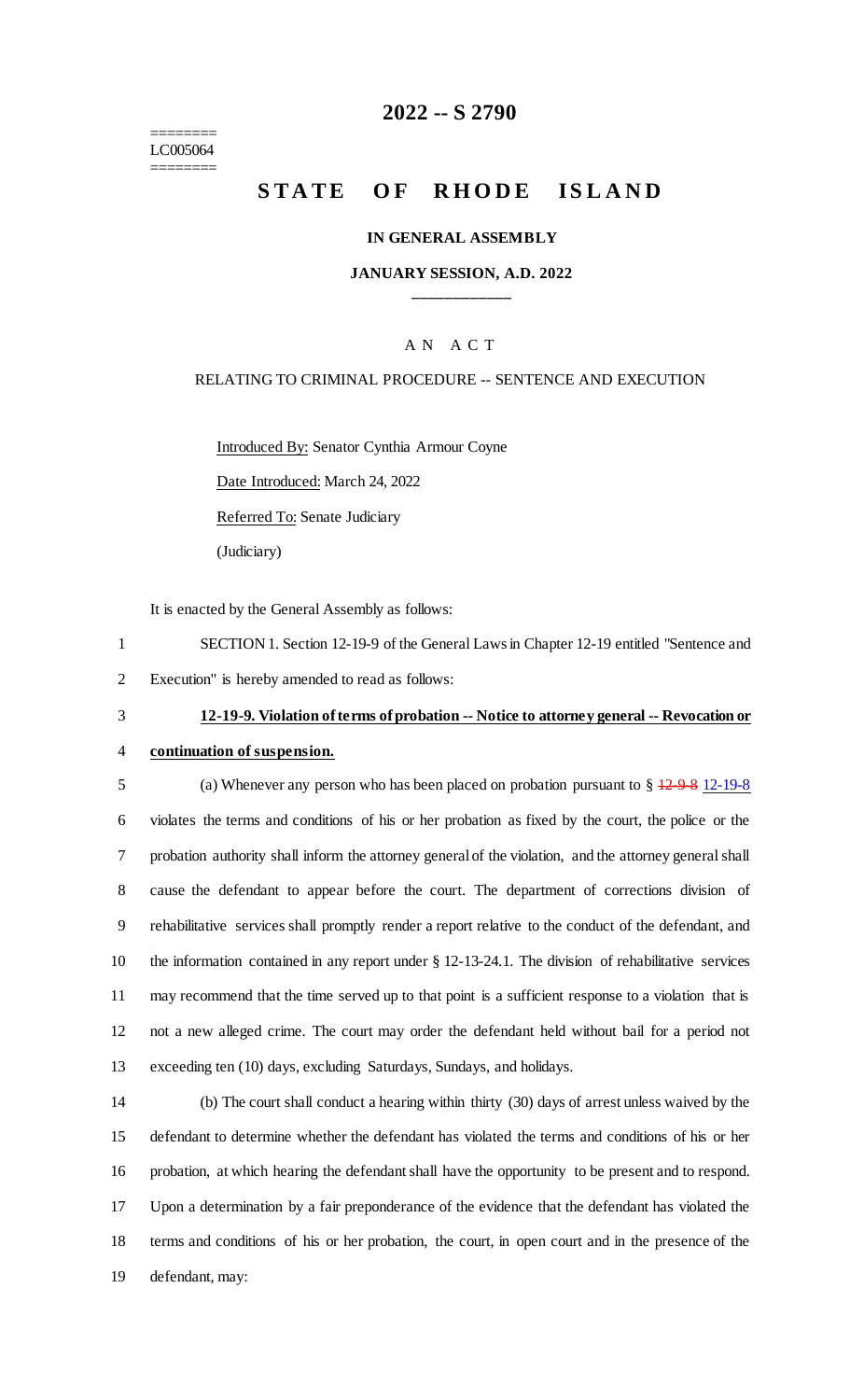- (1) Remove the suspension and order the defendant committed on the sentence previously
- imposed, or on a lesser sentence;
- (2) Impose a sentence if one has not been previously imposed;
- (3) Stay all or a portion of the sentence imposed after removal of the suspension;
- (4) Continue the suspension of a sentence previously imposed; or
- (5) Convert a sentence of probation without incarceration to a suspended sentence.
- (c) The court shall sentence for a violation under subsection (b) of this section in
- accordance with judicial sentencing benchmarks.
- SECTION 2. This act shall take effect upon passage.

======== LC005064 ========